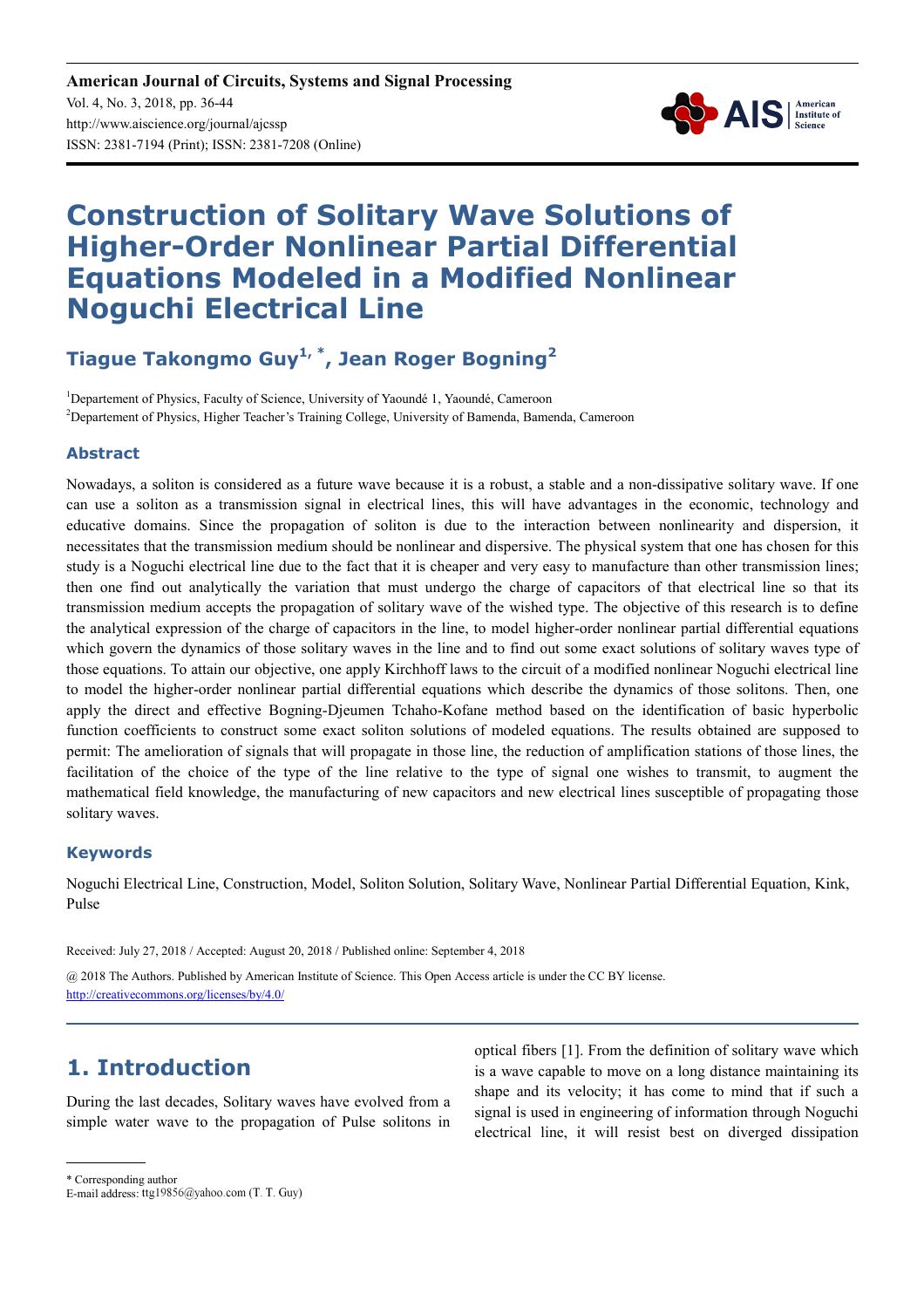factors. One has in this regard decided to come up with two definitions of nonlinear charge of capacitors constituting networks of modified Noguchi electrical line and apply them to model new higher-order nonlinear partial differential equations which describe the dynamics of solitary waves in the given line. The construction of solitary wave solutions of each modeled nonlinear partial differential equation by mathematical methods presented in [2-15] and new Bogning-Djeumen Tchaho-Kofane method presented in [16-21] has enabled to obtain solitary wave solutions of type Kink and Solitary wave solution of type pulse. The work presented in this paper is partitioned as follows: In part 2, one carries out the general presentation of Bogning-Djeumen Tchaho-Kofane methods, in part 3, one presents the general modeling of a modified Noguchi electrical line. In part 4, one constructs the solitary wave solution of type Kink of the obtained differential equation, in part 5, one constructs the solitary wave solution of type Pulse of the obtained

differential equation. Finally, the conclusion is presented in part 6.

## **2. General Presentation of Bogning-Djeumen Tchaho-Kofane Method**

Bogning, Djeumen and Kofane have developed an analytical method for obtaining solution of shape sech<sup>n</sup> in certain class of nonlinear partial differential equations. This method is focused on the construction of solitary wave solution and has been adopted to facilitate the resolution of certain type of nonlinear partial differential equations where the nonlinear terms and dispersive terms coexist. This method of construction of the solitary wave solutions intends to look for the solutions of certain categories of nonlinear partial differential equations on the form

$$
\gamma_i \sum_i \frac{\partial u}{\partial x_i} + b_i \sum_i \frac{\partial^2 u}{\partial x_i^2} + \dots + c_i \sum_i \frac{\partial^i u}{\partial x_i^i} + d_i \sum_{m,n} \frac{\partial^n u \partial^m u}{\partial x_i^n \partial x_i^m} + f\left(u, |u|^2\right) = 0.
$$
\n(1)

Where  $\gamma_i$ ,  $b_i$ ,  $c_i$ ,  $d_i$  are the constants; *i*, *j*, *l*, *m*, *n* the positive integer; f a linear arbitrary function of  $u$  and  $|u|^2$ ; *u* the unknown to be determine and  $|u|^2$  the magnitude of *u*. One looks for solution of equation (1) under the shape of a linear combination of the hyperbolic functions as follows

 $(\alpha x)$  $(\alpha x)$ sinh cosh *i*  $\sum_{ij} a_{ij} \overline{\cosh^j}$  $u = \sum a_{ii} \frac{\sinh^i(\alpha x)}{i}$ *x* α  $=\sum_{u} a_{ij} \frac{\sinh'(\alpha x)}{\cosh^j(\alpha x)}$  (2)

Where  $\alpha$  is a constant which depends on the system parameters which model the nonlinear partial differential equation and  $a_{ij}$ , the constants to be determined. Thus the combination of equation (1) and equation (2) permits to have an equation under the shape

$$
\sum \frac{F(a_{ij})}{\cosh^{n}(\alpha x)} + \sum G(a_{ij}) \frac{\sinh(\alpha x)}{\cosh^{n}(\alpha x)} + \sum H(a_{ij}) \cosh^{k}(\alpha x) + \sum T(a_{ij}) \sinh(\alpha x) \cosh^{l}(\alpha x) + \sum W(a_{ij}) = 0.
$$
\n(3)

This equation presents five ranges of equations of coefficients  $a_{ij}$  which are: the range of the coefficients  $F(a_{ij})$  of power  $\frac{1}{\cosh^n(\alpha x)}$  $\frac{\cosh^n(ax)}{\cosh^n(ax)}$ , the range of coefficients  $G(a_{ij})$  of power  $\frac{\sinh(\alpha x)}{\cosh^n(\alpha x)}$  $(\alpha x)$ sinh cosh*<sup>n</sup> x x* α  $\frac{\gamma}{\alpha x}$ , the range of coefficients  $H(a_{ij})$  of power cosh<sup>k</sup>  $(\alpha x)$ , the range of coefficients  $T(a_{ij})$  of power sinh  $(\alpha x)$ cosh<sup>*l*</sup>  $(\alpha x)$  and the range of coefficients  $w(a_{ij})$  of power 1. In the ranges of coefficients

of  $\overline{\cosh^n(\alpha x)}$ 1  $\overline{\cosh^n(\alpha x)}$  and  $(\alpha x)$  $(\alpha x)$ sinh cosh*<sup>n</sup> x x* α  $\frac{1}{\alpha x}$ , the equations that best seeks the solutions are those raised to the must elevated powers. In the ranges of coefficients of  $cosh<sup>k</sup>(\alpha x)$  and  $\sinh(\alpha x) \cosh^l(\alpha x)$  priority is given to the equations of coefficients of low powers. The last range of equations of coefficients  $w(a_{ij})$  is not very important because it is considered like a confused domain for the correct solutions obtainable. One can classify these equations of coefficients in order of decreasing priority  $F(a_{ij})$ ,  $G(a_{ij})$ ,  $H(a_{ij})$ ,  $T(a_{ij})$ and  $w(a_{ij})$ . Here the importance or priority makes reference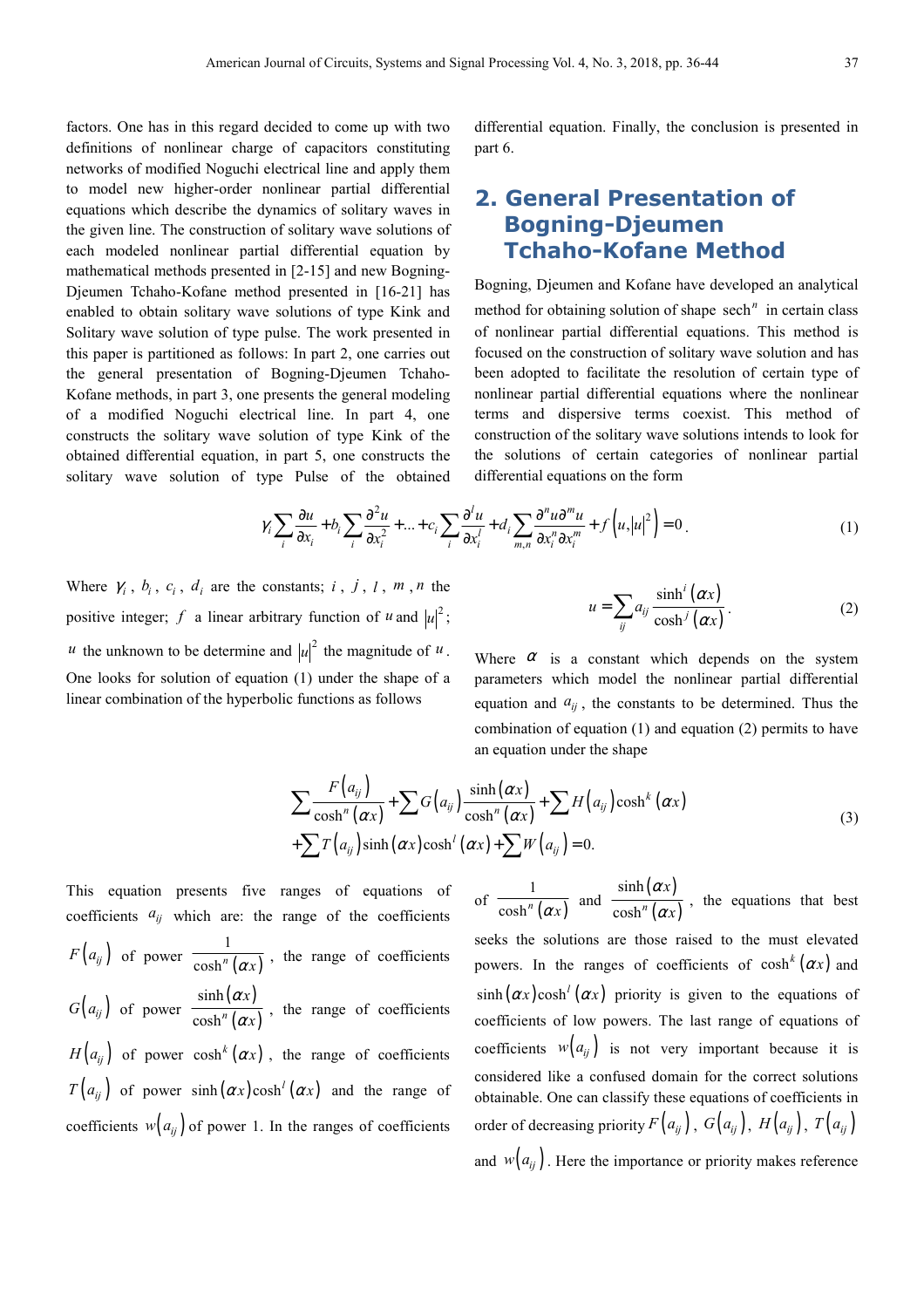to the range that permits to obtain good results or merely that which tends more to the exact value. While identifying the coefficients of equation (1) to zero, one gets the first range

$$
\sum_{ij} F\left(a_{ij}\right) = 0\tag{4}
$$

and

$$
\sum_{ij} G\Big(a_{ij}\Big) = 0\tag{5}
$$

In the set of the above equations, priority is given to equations which are to the power  $\overline{\cosh^n(\alpha x)}$ 1  $\cosh^n(\alpha x)$ and

 $(\alpha x)$  $(\alpha x)$ sinh cosh*<sup>n</sup> x x* α  $\frac{a}{\alpha x}$  from most elevated. But care must be taken

because it is not the most elevated power which gives the best solution directly; it depends on the shape of solution considered from the onset, the symmetry of the equation to solve as well as from its nonlinearity degree. In these conditions, one moves directly to the equations of lower powers until the good equation to solve is obtained. In the case where the first two set of equations (4) and (5) don't give a satisfactory solution, one moves to the set of equations of the following range

$$
\sum_{ij} H\big(a_{ij}\big) = 0\tag{6}
$$

and

$$
\sum_{ij} T\left(a_{ij}\right) = 0\tag{7}
$$

In the set of equation  $(6)$  and  $(7)$ , priority is given to the equations of low powers of  $\cosh^k (\alpha x)$  and  $\sinh (\alpha x) \cosh^l (\alpha x)$ . In general, the first two set of equations (4) and (5) permit to find the solution of the problem. In the case where that they don't give satisfactory solution, it would be cautious to change the shape of the solution or merely the form of solution we want to construct or simply the method. The ranges  $w(a_{ii})$  is considered now as the one that brings no reliable information. It is important to mention that this method appears complicated in the case where the properties of transformations of hyperbolic functions are not mastered. A mastery of these transformations reduces the difficulties considerably as regard to the calculations.

# **3. General Modeling of a Modified Nonlinear Noguchi Electrical Line**

Let us consider in figure 1, a modified Noguchi electrical line constituting various identical networks numbered by positive integer numbers n. In network n, we have: an inductor with a constant inductance L connected in parallel with a capacitor having a constant capacitor  $C$ ;  $i_n$  is the current flowing through the set; another capacitor whose charge varies in nonlinear manner relative to the voltage  $u_n$  across it.

It is to be noted that the electrical line presented in figure 1 is that of Noguchi which was modified by the fact that, the inductor with constant inductance that used to be connected in parallel with nonlinear capacitor was disconnected or has an elevated capacitance and constituting an open branch.



**Figure 1.** Presentation of a modified nonlinear Noguchi electrical line.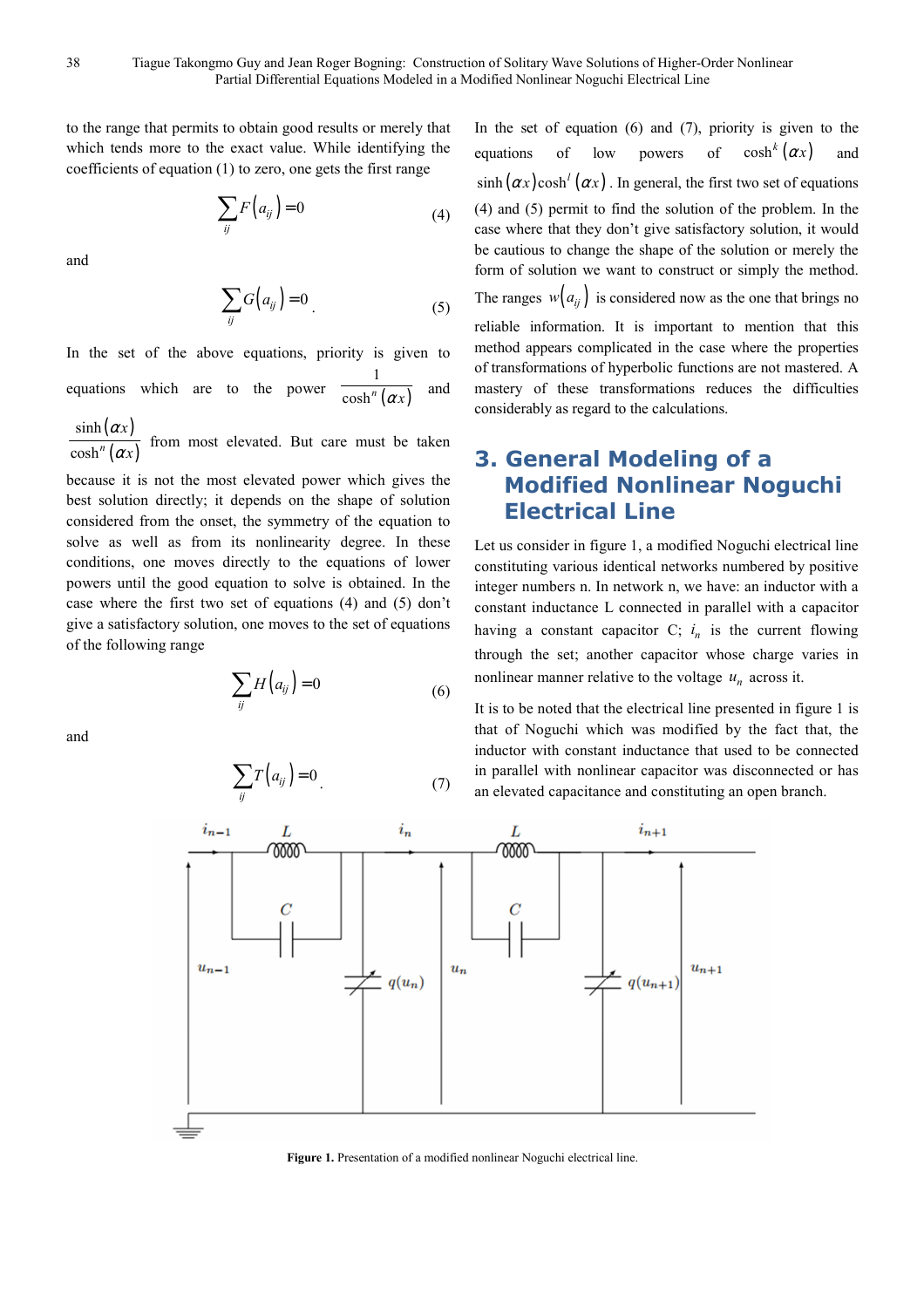Applying Kirchhoff laws to the circuit of figure 1, one obtains the following equations

$$
\frac{\partial i_{n-1}}{\partial t} = \frac{\partial i_n}{\partial t} + \frac{\partial^2 q_n}{\partial t^2},
$$
 (8)

and

$$
u_{n-1} = L \frac{\partial i_{n-1}}{\partial t} - LC \frac{\partial^2 (u_{n-1} - u_n)}{\partial t^2} + u_n.
$$
 (9)

Substituting  $\frac{\partial i_{n-1}}{\partial x}$ *t*  $\partial i_{n-}$  $rac{7n-1}{\partial t}$  of (8) in (9) one obtains the equation

below

$$
u_{n-1} = L\frac{\partial i_n}{\partial t} + L\frac{\partial^2 q_n}{\partial t^2} - LC\frac{\partial^2 (u_{n-1} - u_n)}{\partial t^2} + u_n.
$$
 (10)

Replacing  $L \frac{\partial i_n}{\partial t}$ ∂  $\frac{\partial n}{\partial t}$  of (9) evaluated on the next order in (10), the following equation is obtained

$$
u_{n+1} - 2u_n + u_{n-1} + LC \frac{\partial^2 (u_{n+1} - 2u_n + u_{n-1})}{\partial t^2} = L \frac{\partial^2 q_n}{\partial t^2}.
$$
 (11)

To obtain the continuum model, the left hand member of equation (11) must be approximated to a spatial partial

> $h^2 \frac{\partial^2 u_n}{\partial x^2} + \frac{h^4}{12} \frac{\partial^4 u_n}{\partial x^4} + L Ch^2 \frac{\partial^2}{\partial t^2} \left( \frac{\partial^2 u_n}{\partial x^2} \right) + \frac{LCh^4}{12} \frac{\partial^2}{\partial t^2} \left( \frac{\partial^4 u_n}{\partial x^4} \right) - L \frac{\partial^2 q_n}{\partial t^2} = 0.$  $x^2$  12  $\partial x^4$   $\partial t^2$   $\partial x^2$  *f* 12  $\partial t^2$   $\partial x^4$  *f*  $\partial t^2$  $\frac{\partial^2 u_n}{\partial t^2} + \frac{h^4}{4} \frac{\partial^4 u_n}{\partial t^4} + L Ch^2 \frac{\partial^2}{\partial t^2} \left( \frac{\partial^2 u_n}{\partial t^2} \right) + \frac{L Ch^4}{4} \frac{\partial^2}{\partial t^2} \left( \frac{\partial^4 u_n}{\partial t^4} \right) - L \frac{\partial^2 q_n}{\partial t^2} =$  $\partial x^2$  12  $\partial x^4$   $\partial t^2 \left( \partial x^2 \right)$  12  $\partial t^2 \left( \partial x^4 \right)$   $\partial$ (15)

We can therefore present the general continuum model of a modified nonlinear Noguchi electrical line shown in figure 1 by the partial differential equation written as follows

$$
\frac{h^4}{12} \frac{\partial^4 u(x,t)}{\partial x^4} + h^2 \frac{\partial^2 u(x,t)}{\partial x^2} + \frac{LCh^4}{12} \frac{\partial^2}{\partial t^2} \left( \frac{\partial^4 u(x,t)}{\partial x^4} \right) + LCh^2 \frac{\partial^2}{\partial t^2} \left( \frac{\partial^2 u(x,t)}{\partial x^2} \right) - L \frac{\partial^2 q(u(x,t))}{\partial t^2} = 0.
$$
 (16)

### **4. Construction of Solitary Wave Solutions of Type Kink Relative to the Partial Differential Equation (16)**

We define the nonlinear charge of the capacitor under the analytical shape given as follows:

$$
q(u(x,t)) = A_1 u(x,t) + A_2 u^3(x,t) + A_3 u^5(x,t) + A_4 \ln\left(\frac{u(x,t) + A_0}{u(x,t) - A_0}\right).
$$
 (17)

With  $|u(x,t)| > |A_0|$ .  $A_1$ ;  $A_2$ ;  $A_3$  and  $A_4$  are non-nil real numbers whose conditions of choice will be established. Replacing  $q(u(x,t))$  of (17) in differential equation (16) we obtain higher order nonlinear partial differential equation given below

derivative relative to  $x = nh$  which is the distance measured from the beginning of the line. h indicates the distance that separates two consecutives nodes and is equivalent to the spatial sampling derivative period. As such we obtain the spatial partial derivative by using Taylor expansion of  $u_{n+1}$ and  $u_{n-1}$  closely to  $u_n$  considering the terms tills the fourth order in the following manner

$$
u_{n+1} = u_n + \frac{h}{1!} \frac{\partial u_n}{\partial x} + \frac{h^2}{2!} \frac{\partial^2 u_n}{\partial x^2} + \frac{h^3}{3!} \frac{\partial^3 u_n}{\partial x^3} + \frac{h^4}{4!} \frac{\partial^4 u_n}{\partial x^4}.
$$
 (12)

and

$$
u_{n-1} = u_n - \frac{h}{1!} \frac{\partial u_n}{\partial x} + \frac{h^2}{2!} \frac{\partial^2 u_n}{\partial x^2} - \frac{h^3}{3!} \frac{\partial^3 u_n}{\partial x^3} + \frac{h^4}{4!} \frac{\partial^4 u_n}{\partial x^4}.
$$
 (13)

Equations (12) and (13) permit us to have

$$
u_{n+1} - 2u_n + u_{n-1} = h^2 \frac{\partial^2 u_n}{\partial x^2} + \frac{h^4}{12} \frac{\partial^4 u_n}{\partial x^4}.
$$
 (14)

Using equation  $(14)$ , equation  $(11)$  can be rewritten as follows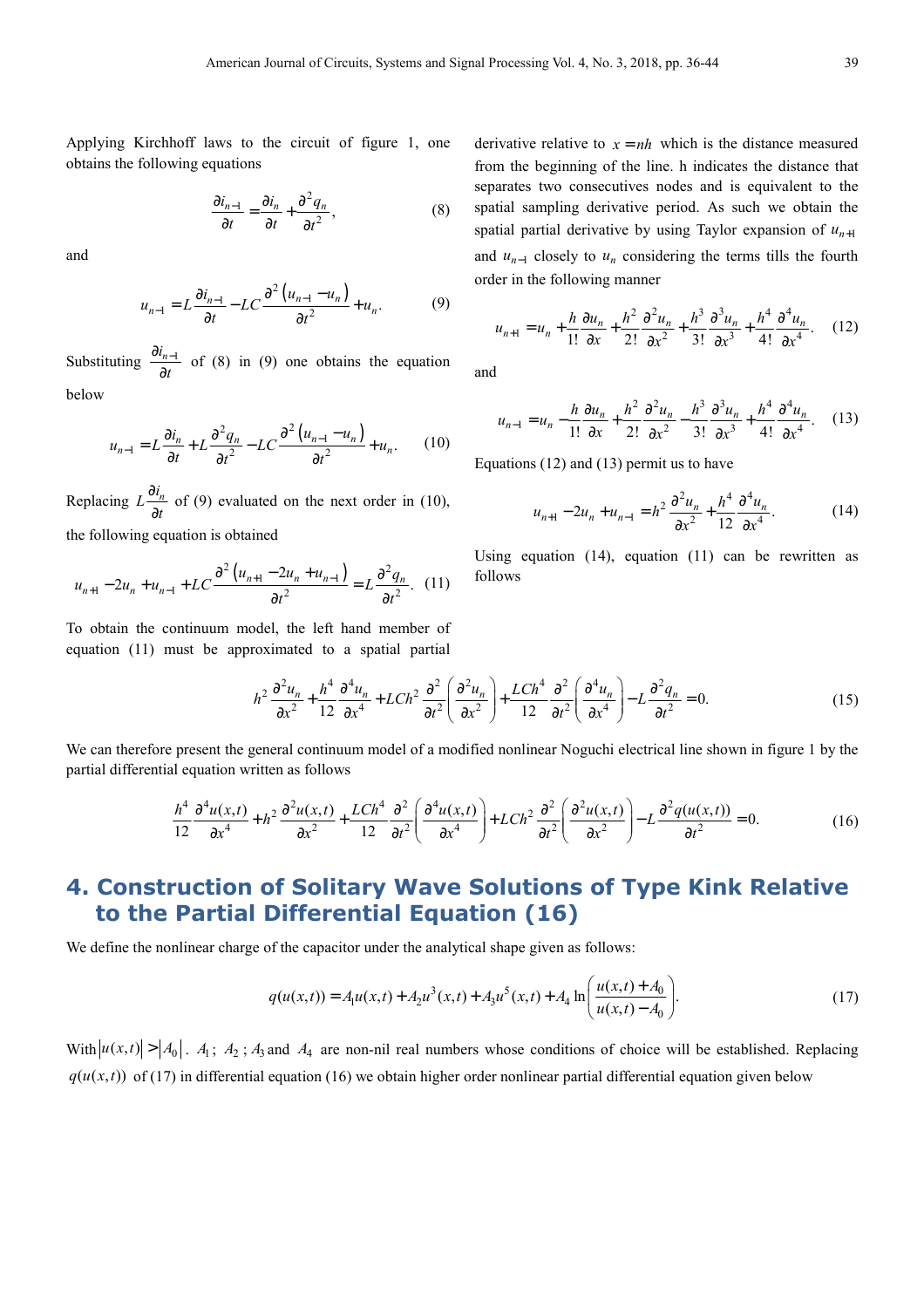40 Tiague Takongmo Guy and Jean Roger Bogning: Construction of Solitary Wave Solutions of Higher-Order Nonlinear Partial Differential Equations Modeled in a Modified Nonlinear Noguchi Electrical Line

$$
\left(2LCh^{4}A_{0}^{2}u^{2}(x,t)-LCh^{4}u^{4}(x,t)-LCh^{4}A_{0}^{4}\right)\frac{\partial^{6}u(x,t)}{\partial x^{4}\partial t^{2}}+\left(\begin{array}{l} -12LCh^{2}u^{4}(x,t) \\ +24LCh^{2}A_{0}^{2}u^{2}(x,t) \\ -12LCh^{2}A_{0}^{4}\end{array}\right)\frac{\partial^{4}u(x,t)}{\partial x^{2}\partial t^{2}}\right)
$$
\n
$$
\times\left(\begin{array}{l}\n36LA_{2}A_{0}^{4}-24LA_{1}A_{0}^{2}-24LA_{4}A_{0}\right)u^{2}(x,t) \\
+(12LA_{1}-72LA_{2}A_{0}^{2}+60LA_{3}A_{0}^{4}\right)u^{4}(x,t) \\
+(12LA_{1}-72LA_{2}A_{0}^{2}+60LA_{3}A_{0}^{4}\right)u^{4}(x,t) \\
+(12LA_{3}A_{0}^{2}+36LA_{2}\right)u^{6}(x,t)+60LA_{3}u^{8}(x,t) \\
+12LA_{1}A_{0}^{4}+24LA_{4}A_{0}^{3}\n\end{array}\right)
$$
\n
$$
+(12IA_{1}A_{0}^{4}+24LA_{4}A_{0}^{3})\frac{\partial^{4}u(x,t)}{\partial x^{4}}\left(\begin{array}{l}\n18\n\end{array}\right)
$$
\n
$$
+(12IA_{2}A_{0}^{4}+48LA_{4}A_{0}\right)u(x,t) +\left(\begin{array}{l}\n(72LA_{2}A_{0}^{4}+48LA_{4}A_{0}\right)u(x,t) \\
+(24OLA_{3}A_{0}^{4}-144LA_{2}A_{0}^{2}\right)u^{3}(x,t) \\
+(480LA_{3}A_{0}^{2}+72LA_{2}\right)u^{5}(x,t)+240LA_{3}u^{7}(x,t)\n\end{array}\right)^{2}=0.
$$
\n(4)

Let us find out the solution of differential equation (18) under the analytical shape written as follow

 $u(x,t) = a \tanh(kx - vt).$  (19)

Where a, k and v are non-nil real numbers that will be determined in terms of Noguchi electrical line parameters. Replacing  $u(x,t)$  of (19) in equation (18), one obtains the following:

$$
\begin{bmatrix}\n8h^{4}a^{5}k^{4} - 240LA_{3}a^{7}v^{2} + 96LCh^{2}a^{5}k^{2}v^{2} \\
-120La^{3}a^{9}v^{2} + 24h^{2}a^{5}k^{2} + 48LA_{4}a^{3}A_{0}v^{2} \\
-16h^{4}a^{3}A_{0}^{2}k^{4} + 24h^{2}A_{0}^{4}ak^{2} - 24LA_{4}a^{5}v^{2} \\
-72LA_{2}a^{3}v^{2}A_{0}^{4} + 32LCh^{4}A_{0}^{4}ak^{2}v^{2} \\
-192LCh^{2}a^{3}A_{0}^{2}k^{2}v^{2} + 72LA_{2}a^{7}v^{2} \\
+96LCh^{2}aA_{0}^{4}k^{2}v^{2} + 32LCh^{4}a^{5}k^{4}v^{2} \\
+48LA_{4}a^{3}v^{2}A_{0}^{2} + 24LA_{4}a^{3}k^{4}v^{2} \\
+48LA_{4}a^{3}v^{2}A_{0}^{2} + 24LA_{4}a^{3}k^{4}v^{2} \\
+48LA_{4}a^{3}v^{2}A_{0}^{2} + 24LA_{4}a^{3}k^{4}v^{2} \\
+48LA_{4}a^{3}v^{2}A_{0}^{2} + 24LA_{4}a^{3}k^{4}v^{2} \\
+48LA_{4}a^{3}v^{2}A_{0}^{2} + 8h^{4}A_{0}^{4}d^{4} \\
-64LCh^{4}a^{3}A_{0}^{2}k^{2}v^{2} + 288LA_{2}a^{7}v^{2} \\
+48LA_{4}a^{3}v^{2}A_{0}^{2} + 24LA_{4}a^{3}v^{2} \\
+48LA_{4}a^{3}v^{2}A_{0}^{2} + 8h^{4}A_{0}^{4}d^{4}v^{2} \\
-48h^{4}A_{0}^{4}ak^{4} + 144LA_{2}a^{3}v^{2}A_{0}^{4} \\
-48h^{4}A_{0}^{4}a^{3}k^{2}v^{2} - 120LA_{3}a^{5}A_{0}^{4}v^{2} \\
+48LA_{4}a^{5}v^{2} +
$$

Equation (20) is valid if and only if each of its basic hyperbolic function coefficients is zero. This permit to obtain the set of equations presented below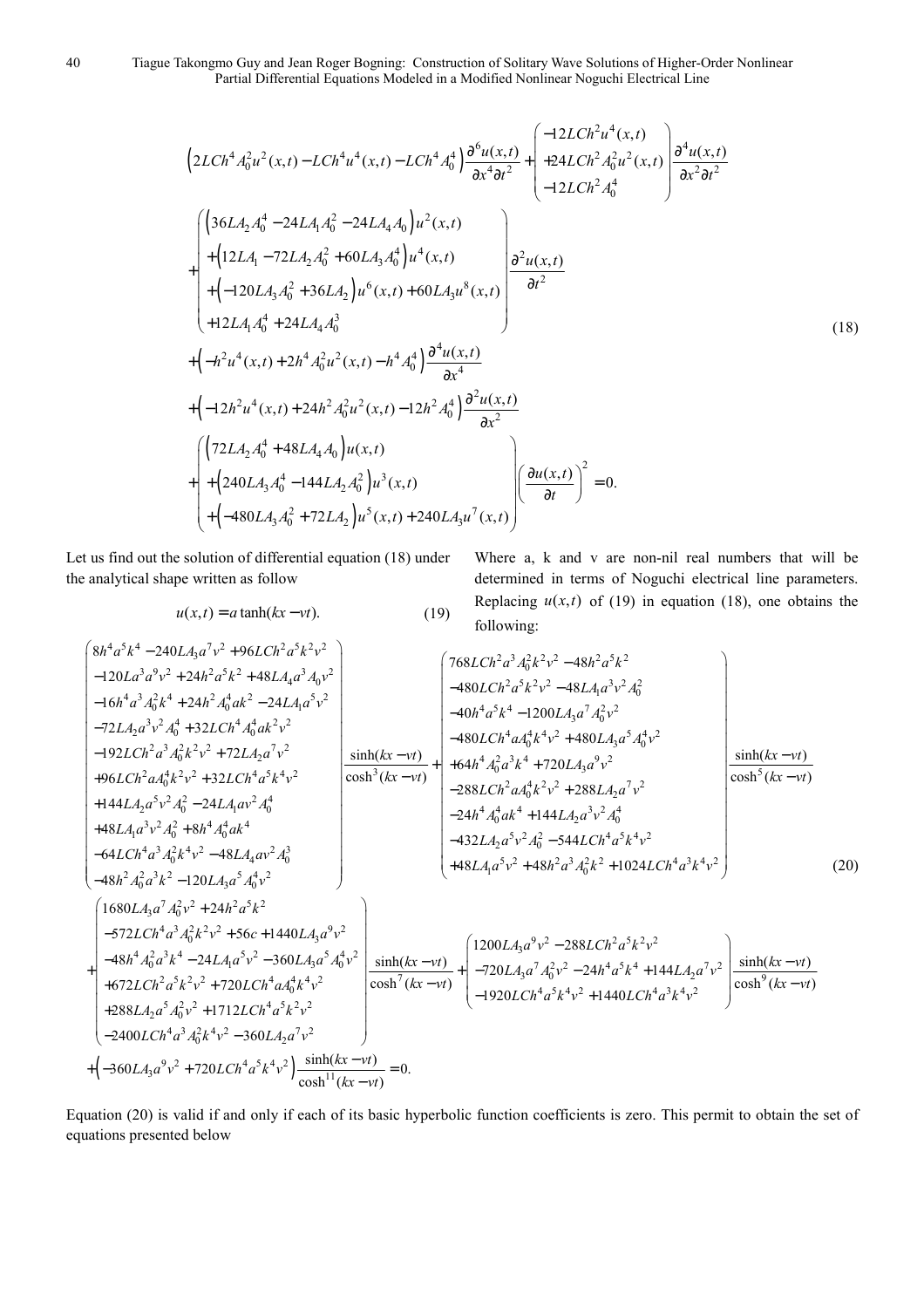$\int$  $\overline{a}$  $\overline{a}$  $\overline{a}$  $\overline{ }$  $\overline{a}$  $\overline{ }$  $\overline{a}$  $\overline{a}$  $\overline{a}$  $\overline{ }$  $\overline{a}$  $\overline{ }$  $\overline{a}$  $\overline{a}$  $\overline{ }$ ∤  $\overline{a}$  $\overline{a}$  $\overline{a}$  $\overline{ }$  $\overline{a}$  $\overline{a}$  $\overline{ }$  $\overline{a}$  $\overline{ }$  $\overline{a}$ 

 $\overline{a}$ 

$$
\begin{bmatrix}\n8h^4a^5k^4 - 240LA_3a^7v^2 + 96LCh^2a^5k^2v^2 - 120La^3a^9v^2 + 24h^2a^5k^2 \\
+48LA_4a^3A_0v^2 - 16h^4a^3A_0^2k^4 + 24h^2A_0^4ak^2 - 24LA_1a^5v^2 - 72LA_2a^3v^2A_0^4 \\
+32LCh^4A_0^4ak^2v^2 - 192LCh^2a^3A_0^2k^2v^2 + 72LA_2a^7v^2 \\
+96LCh^2aA_0^4k^2v^2 + 32LCh^4a^5k^4v^2 + 144LA_2a^5v^2A_0^2 \\
-24LA_1av^2A_0^4 + 48LA_1a^3v^2A_0^2 + 8h^4A_0^4ak^4 \\
-64LCh^4a^3A_0^2k^4v^2 - 48h^2a^5k^2 - 480LCh^2a^3k^2v^2 - 48LA_1a^3v^2A_0^2 \\
-40h^4a^5k^4 - 1200LA_3a^7A_0^2v^2 - 480LCh^4aA_0^4k^4v^2 + 480LA_3a^5A_0^4v^2 \\
+64h^4A_0^2a^3k^4 + 720LA_3a^9v^2 - 288LCh^2aA_0^4k^2v^2 + 288LA_2a^7v^2 \\
+64h^4A_0^2a^3k^4 + 720LA_3a^9v^2 - 288LCh^2aA_0^4k^2v^2 + 288LA_2a^7v^2 \\
+48LA_1a^5v^2 + 48h^2a^3A_0^2k^2 + 1024LCh^4a^3k^4v^2\n\end{bmatrix} = 0
$$
\n(21)  
\n224h<sup>4</sup>A\_0^4ah^4 + 144LA\_2a^3v^2A\_0^4 - 432LA\_2a^5v^2A\_0^2 - 544LCh^4a^5k^4v^2\n\end{bmatrix

Solving the set of equation (21), one obtains the solution and the conditions given in (22) of higher-order nonlinear partial differential equation (18) which govern the dynamics of solitary wave of type Kink in the modeled Noguchi electrical line

$$
a = A_0; k = \pm \frac{A_0}{h} \left(\frac{A_3}{2C}\right)^{\frac{1}{4}}; \nu = \pm \frac{A_0 \sqrt{A_3}}{2\sqrt{LC} \left(3A_2 - 3\sqrt{2CA_3} + 5A_3A_0^2\right)};
$$
  

$$
A_1 = -\frac{-6A_2\sqrt{2C} + 12C\sqrt{A_3} - 10A_3A_0^2\sqrt{2C} + A_2A_0^2\sqrt{A_3} + A_0^4A_3^{\frac{3}{2}}}{\sqrt{A_3}}
$$
  

$$
A_4 = \frac{A_0 \left(-6A_2\sqrt{2C} + 12C\sqrt{A_3} - 10A_3A_0^2\sqrt{2C} + A_2A_0^2\sqrt{A_3} + A_0^4A_3^{\frac{3}{2}}\right)}{2\sqrt{A_3}}; A_3 > 0 \ 3A_2 + 5A_3A_0^2 > 3\sqrt{2CA_3} ;
$$
  

$$
u(x,t) = A_0 \tanh\left(\pm \frac{A_0}{h} \left(\frac{A_3}{2C}\right)^{\frac{1}{4}} x \pm \frac{A_0 \sqrt{A_3}}{2\sqrt{LC} \left(3A_2 - 3\sqrt{2CA_3} + 5A_3A_0^2\right)} t\right).
$$
 (22)

# **5. Construction of Solitary Wave Solutions of Type Pulse Relative to the Partial Differential Equation (16)**

We define the nonlinear charge of the capacitor under the analytical shape given below

$$
q(u(x,t)) = A_1 u(x,t) + A_2 u^3(x,t) + A_3 u^5(x,t).
$$
\n(23)

Where  $A_1$ ;  $A_2$ ;  $A_3$  and  $A_4$  are non-zeros real numbers whose conditions of choice will be established. Replacing  $q(u(x,t))$  of (23) in differential equation (16) one obtains the nonlinear partial differential equation given as follow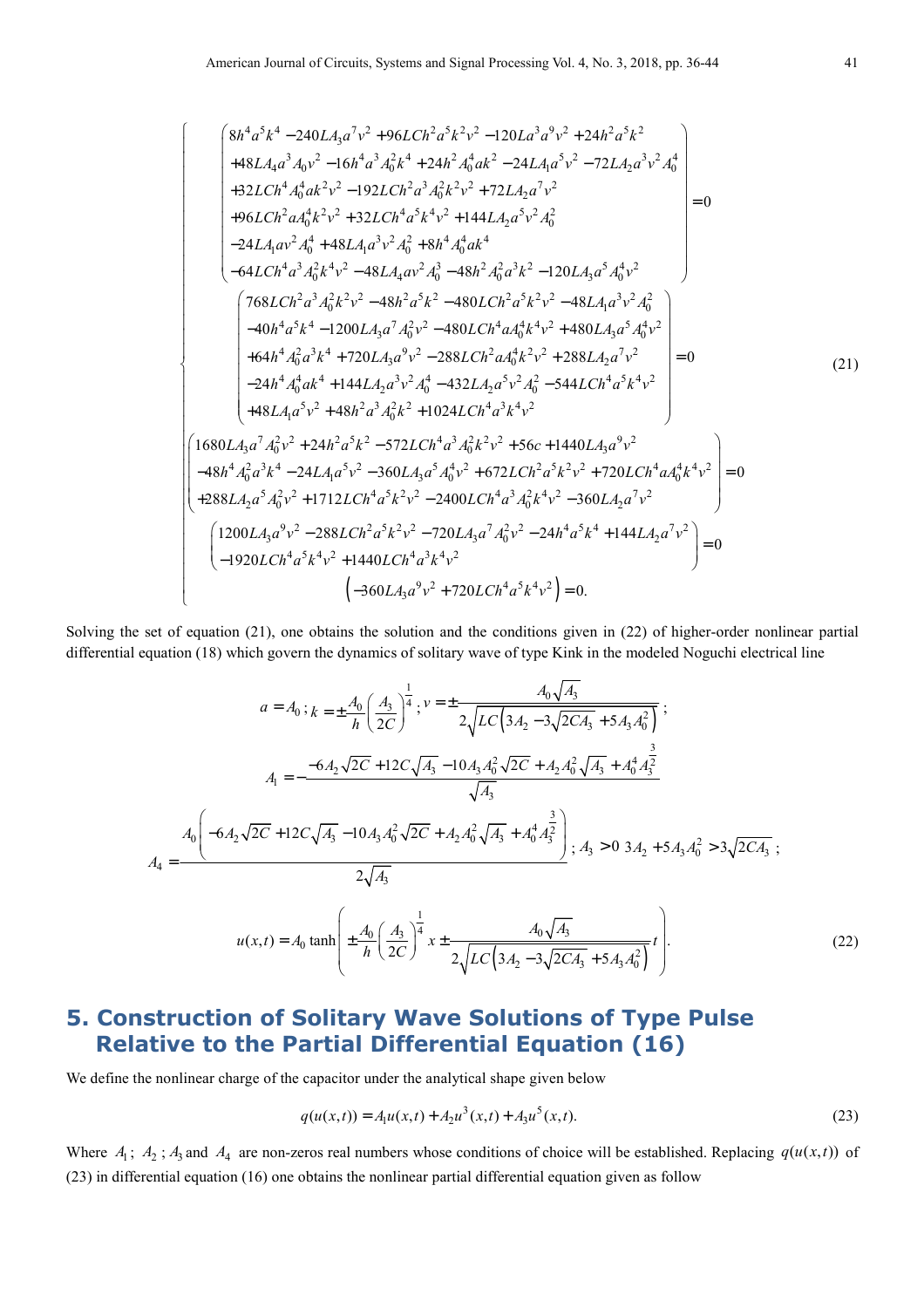42 Tiague Takongmo Guy and Jean Roger Bogning: Construction of Solitary Wave Solutions of Higher-Order Nonlinear Partial Differential Equations Modeled in a Modified Nonlinear Noguchi Electrical Line

$$
\frac{h^4}{12} \frac{\partial^4 u(x,t)}{\partial x^4} + h^2 \frac{\partial^2 u(x,t)}{\partial x^2} + \frac{L Ch^4}{12} \frac{\partial^6 u(x,t)}{\partial x^4 \partial t^2} + LCh^2 \frac{\partial^4 u(x,t)}{\partial x^2 \partial t^2} \n+ \left(-LA_1 - 3LA_2u^2(x,t) - 5LA_3u^4(x,t)\right) \frac{\partial^2 u(x,t)}{\partial t^2} \n+ \left(-6LA_2u(x,t) - 20LA_3u^3(x,t)\right) \left(\frac{\partial u(x,t)}{\partial t}\right)^2 = 0.
$$
\n(24)

Let us find the solution of equation (24) under the analytical shape

$$
u(x,t) = a \operatorname{sech}\left(kx - vt\right). \tag{25}
$$

Where a, k and v are non-nil real numbers that will be determined in terms of Noguchi electrical line parameters. Replacing  $u(x, t)$  of (25) in equation (24) yields following equation

$$
\left(12LA_{2}a^{3}v^{2} + 24LCh^{2}av^{2}k^{2} - 25LA_{3}a^{5}v^{2} + 70LCh^{4}av^{2}k^{4} + 2h^{4}ak^{4}\right)\frac{1}{\cosh^{5}(kx - vt)}
$$
  
+
$$
\left(-LA_{1}av^{2} + h^{2}ak^{2} + \frac{1}{12}h^{4}ak^{4} + LCh^{2}av^{2}k^{2} + \frac{1}{12}LCh^{4}av^{2}k^{4}\right)\frac{1}{\cosh(kx - vt)}
$$
  
+
$$
\left(-2h^{2}ak^{2} - \frac{91}{6}LCh^{4}av^{2}k^{4} - 9LA_{2}a^{3}v^{2} - 20LCh^{2}av^{2}k^{2} + 2LA_{1}av^{2} - \frac{5}{3}h^{4}ak^{4}\right)\frac{1}{\cosh^{3}(kx - vt)}
$$
  
+
$$
\left(-60LCh^{4}av^{2}k^{4} + 30LA_{3}a^{5}v^{2}\right)\frac{1}{\cosh^{7}(kx - vt)} = 0.
$$
 (26)

Equation (26) is valid if and only if each of its basic hyperbolic function coefficients is nil. This permit us to obtain the set of four equations written below

$$
\begin{cases}\n12L A_2 a^3 v^2 + 24L C h^2 a v^2 k^2 - 25L A_3 a^5 v^2 + 70L C h^4 a v^2 k^4 + 2h^4 a k^4 = 0, \\
-L A_1 a v^2 + h^2 a k^2 + \frac{1}{12} h^4 a k^4 + L C h^2 a v^2 k^2 + \frac{1}{12} L C h^4 a v^2 k^4 = 0, \\
-2h^2 a k^2 - \frac{91}{6} L C h^4 a v^2 k^4 - 9L A_2 a^3 v^2 - 20L C h^2 a v^2 k^2 + 2L A_1 a v^2 - \frac{5}{3} h^4 a k^4 = 0, \\
-60L C h^4 a v^2 k^4 + 30L A_3 a^5 v^2 = 0.\n\end{cases}
$$
\n(27)

Solving the set of nonlinear equations (27), one obtains the solutions and the conditions presented in (28) of nonlinear partial differential equation (24) which governs the dynamics of solitary waves of type Pulse in the modeled Noguchi electrical line:

$$
v = \pm \frac{1}{2L} \left( \begin{array}{ccc} \frac{7}{2} \left( 120 A_3^2 C^{\frac{7}{2}} + 54 \sqrt{2} A_3^3 C^3 A_2 L + 20 A_1 A_3^{\frac{7}{2}} C^{\frac{5}{2}} L - 6 L A_3^{\frac{5}{2}} C^{\frac{5}{2}} A_2^2 \right) & 0 & 0 \\ -6 \left( 256 A_3^7 C^7 L^2 + 224 \sqrt{2} A_3^{\frac{13}{2}} L^2 A_2 - 12 A_3^7 C^6 L^2 A_1 + 66 A_3^6 C^2 L^2 A_2^2 \right) & 0 & 0 \\ -12 \sqrt{2} A_3^{\frac{13}{2}} C^{\frac{11}{2}} A_2 L^2 A_1 - 14 \sqrt{2} A_3^{\frac{11}{2}} C^{\frac{11}{2}} A_2^3 L^2 - 6 A_1 A_3^6 C^5 L^2 A_2^2 + L^2 A_3^5 C^5 A_2^4 \right) & 0 & 0 \\ -3 A_3^{\frac{5}{2}} C^{\frac{7}{2}} A_2^2 + 24 \sqrt{2} A_2 C^4 A_3^3 + 54 A_3^{\frac{7}{2}} C^{\frac{7}{2}} + 50 A_1 A_3^{\frac{7}{2}} C^{\frac{7}{2}} \end{array} \right) ;
$$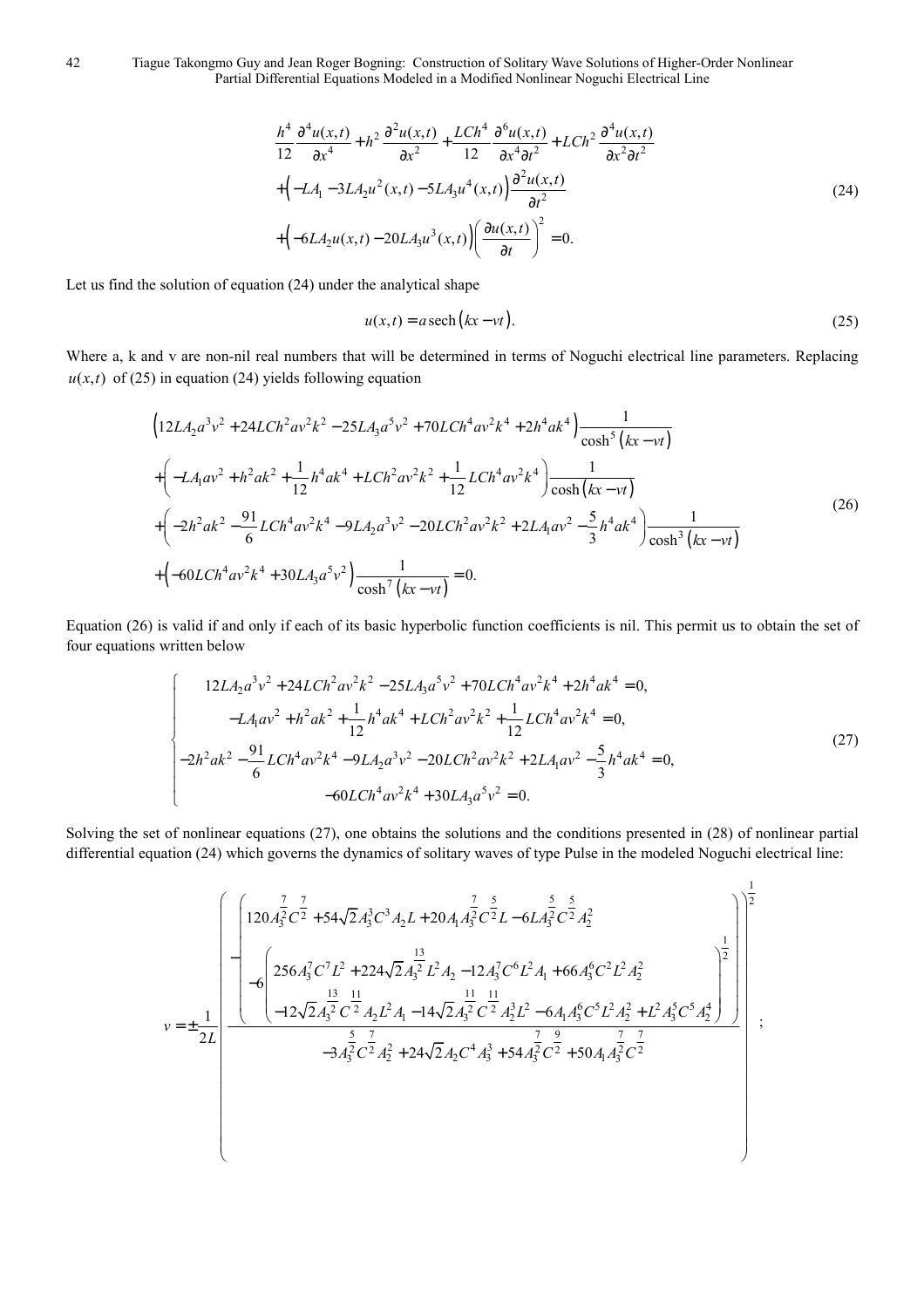$$
a = \frac{2v\sqrt{-3A_3LC^2}\left(10Lv^2C+1\right)\left(A_2C+\sqrt{2A_3}\right)}{A_3\left(10Lv^2C+1\right)}; \ k = \pm \frac{a}{h}\left(\frac{A_3}{2C}\right)^{\frac{1}{4}}; \ u(x,t) = a \operatorname{sech}\left(kx-vt\right). \tag{28}
$$

Let's recall that a; v; and K must be evaluated with real numbers  $A_1$ ;  $A_2$  and  $A_3$  chosen in sort a way that the expressions in the roots should be positive.

#### **6. Conclusion**

At the end of this work where one has modeled a modified Noguchi electrical line by two different higher-order nonlinear partial differential equations which have permitted us to construct solitary wave solutions; it is necessary to point out that the results obtained will first of all enable in physics and engineering of telecommunication, manufacturing of two new transmission lines notably those of Noguchi electrical line presented in figure 1 whose charge of nonlinear capacitors of its networks varies for one in nonlinear manner defined in (17) and the other in nonlinear manner defined in (24). In addition, these results will permit an amelioration of the quality of signals that will be propagated in the new lines. In fact, those signals are solitary waves of type Kink obtained in (22) and type Pulse obtained in (28) which by their definition are propagated on a long distance without changing their shape and velocity by resisting best on different dissipation factors. Finally, in a typical mathematical domain, the results obtained has permitted to define in (18) and in (24) two new higher-order nonlinear partial differential equations which have respectively exact solitary wave solutions (22) and (28); this by increasing the field of mathematical knowledge. In order to bring new ideas on the stability of the obtained solitary waves; it is necessary for us to study next their modulational instability before carrying out a practical study where we will experiment the applicability and the perfection of those two new lines.

#### **Acknowledgements**

We are grateful to all those who have been a source of inspiration in our studies; to the University of Yaoundé 1 and the ministry of higher education of Cameroon whom through their support has enabled us to achieve this work.

#### **References**

[1] J. R. Bogning, A. S. Tchakoutio Nguetcho, T. C. Kofané, Gap solitons coexisting with bright soliton in nonlinear fiber arrays. International Journal of nonlinear science and numerical simulation, Vol. 6 (4), (2005) 371-385.

- [2] Ekici, M., Zhou, Q., Sonmezoglu, A., Moshokoa, S. P., Zaka Ullah, M., Biswas, A., Belic, M.: Solitons in magneto-optic waveguides by extended trial function scheme. Superlattices Microstruct. 107, 197–218 (2017c).
- [3] Jawad, A. J. M., Mirzazadeh, M., Zhou, Q., Biswas, A.: Optical solitons with anti-cubic nonlinearity using three integration schemes. Superlattices Microstruct. 105, 1–10 (2017).
- [4] Mirzazadeh, M., Ekici, M., Sonmezoglu, A., Eslami, M., Zhou, Q., Kara, A. H., Milovic, D., Majid, F. B., Biswas, A., Belic, M.: Optical solitons with complex Ginzburg–Landau equation. Nonlinear Dyn. 85 (3), 1979–2016 (2016).
- [5] Seadawy, A. R., Lu, D.: Bright and dark solitary wave soliton solutions for the generalized higher order nonlinear Schrodinger equation and its stability. Results Phys. 7, 43–48 (2017).
- [6] A. M. Wazwaz, The tanh-coth method for new compactons and solitons solutions for the  $K(n,n)$  and  $K(n+1, n+1)$ equations, persive K(m,n) equations, Appl. Math. Comput, 188, (2007) 1930-1940.
- [7] M. L. Wang, Exact solutions for a compound Käv- Burgers equation, Phys. Lett. A. 213, (1996) 279-287.
- [8] E. Fan, Extended tanh-function method and its applications to nonlinear equations, Phys. Lett. A, 277, (2000) 212-218.
- [9] E. Fan, J. Zhang, A note on the homogeneous balance method, Phys. Lett. A, 305, (2002) 383-392.
- [10] Y. B. Zhou, M. L. Wang, Y. M. Wang, Periodic wave solutions to a coupled KdV equations with variable coefficients, Phys. Lett. A, 308, (2003) 31-37.
- [11] A. M. Wazwaz, Solutions of compact and non compact structures for nonlinear Klein-Gordon type equation, Appl. Math. Comput, 134, (2003) 487-500.
- [12] A. M. Wazwaz, Traveling wave solutions of generalized forms of Burgers – KdV and Burgers Huxly equations, Appl. Math. Comput, 169, (2005) 639-656.
- [13] Z. Feng, The first integral method to study the Burgers Korteweg-de-Vries equation, J. Phys. Lett. A. 35, (2002), 343- 349.
- [14] Z. Feng, On explicit exat solutions for the Lienard equation and its applications, J. Phys. Lett. A. 293, (2002), 57-66.
- [15] Z. Feng, On explicit exact solutions to compound Burgers-KdV equation, J. Math. Anal. Appl. 328, (2007), 1435-1450.
- [16] J. R. Bogning, C. T. Djeumen Tchaho and T. C. Kofané, "Construction of the soliton solutions of the Ginzburg-Landau equations by the new Bogning-Djeumen Tchaho-Kofané method", Phys. Scr, Vol. 85, (2012), 025013-025017.
- [17] J. R. Bogning, C. T. Djeumen Tchaho and T. C. Kofané, "Generalization of the Bogning- Djeumen Tchaho-Kofane Method for the construction of the solitary waves and the survey of the instabilities", Far East J. Dyn. Sys, Vol. 20, No. 2, (2012), 101-119.